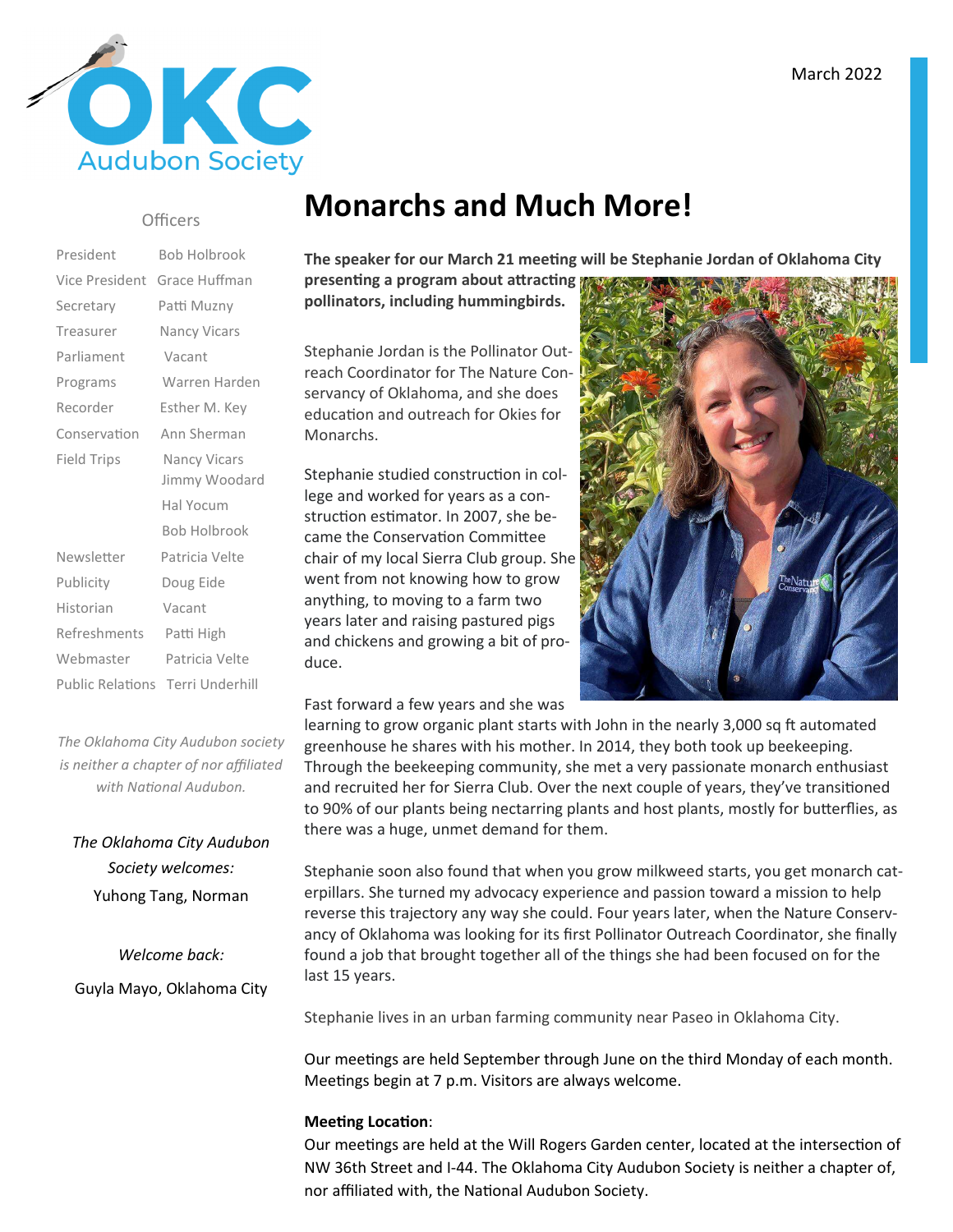## President's Perspective

Lists. To list or not to list, that is the question. Some prefer not to make bird lists while others seem to want to do nothing but make lists. Some lists are quite simple, some are quite complicated. There are day lists, month lists, year lists. There are yard lists, county lists, State lists, country lists, regional lists. There are trip lists, Big Day lists, Big Year lists, Christmas lists, holiday lists, life lists. We can add photo lists, heard only lists, seen only lists, dreams lists, want lists, on stamps lists, on currency lists, in movies lists...did I miss any others?

I keep lists. Birding got me started on keeping lists, I even have a lists list. But no, I don't keep all of the above mentioned lists, just a few: a yard list, State lists, country lists, major regions lists, and a life list...along with a mammals list, reptiles list, butterflies and moths list, dragonflies list, tiger beetles list...if there's a field guide to something I have a list for it...and it's all Birding's fault. (I do even hold an ABA record Big Day List for a country I suppose no one will ever break--Sudan. Anyone who would want to try would be as much a fool as I was that day by risking getting shot or locked up in prison... Just having their cancellation in my passport caused me trouble for years until that passport expired.)



Bob Holbrook on the Essequibo River, Guyana

The American Birding Association has a list of rules to determine what

may be counted on a list and I suppose if one is disposed to be competitive in listing then some rules are a must with strict honesty being first and foremost. There has been some question in the past about some Big Year listers especially when so many thousands of dollars go into these competitions and with the rich rewards from sponsorships, speeches, etc. as a direct result from winning. The movie The Big Year is a fun comedy to watch and has a lot of truth as well. However, I believe that our lists are our personal record of what we know we've seen (or heard) and whether we've followed the ABA Rules or not is quite irrelevant. There is, for most of us, no big trophy along the way, no monetary prize, no fame, just the satisfaction of what we saw and the enjoyable times we spent getting to see what we saw or heard.

I've seen how some people keep lists. Someone in the group calls out a bird and the person immediately **√**'s even before trying to see it. Then, "Oops, oh well, I did see its tail as it flew away." Others must record every detail on a cassette strapped around their neck including the exact coordinates, detailed weather notations such as temperature, cloud conditions and then transfer everything onto a 3x5 card file with exact date and time of day...

After watching both extremes I can understand why some folk just simply don't make lists at all. But for me, I really enjoy opening my books, seeing the notations attached to a bird's identification and recalling the terrible weather that day or the long exhausting hike to get there, or the crazy foods we had to eat or questionable beds we slept in. Then there's that bird I missed that the others got or they missed but I got only because of the luck of the instant--a needed potty break, looking in the wrong direction for 2 seconds too many, was walking 3 paces ahead, arrived a minute too late...

So… do you list? If so, what do your lists tell you?

*—Bob Holbrook, alias Inca Tern*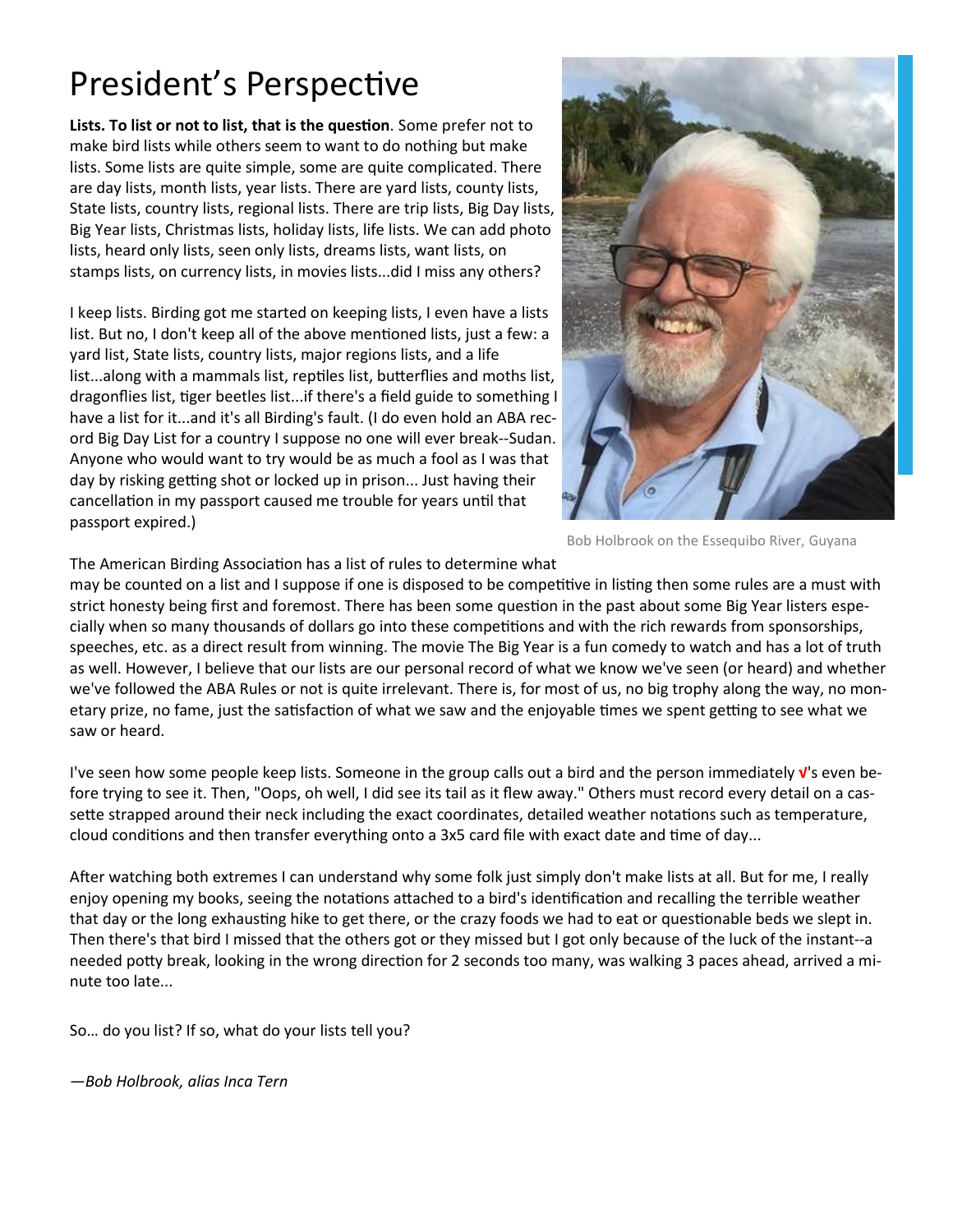

# Bird of the Month: Black-crested Titmouse

*By Grace Huffman* 

Chances are while out walking in the woods or even at your backyard feeders you've seen a Tufted Titmouse. These cute little birds dart in and out grabbing sunflower seeds and dashing off to eat them or cache them under tree bark to eat at a later date. But did you know we have other species of titmice? Altogether Oklahoma has 3 species: Tufted Titmouse, Juniper Titmouse, and Black-crested Titmouse.

Juniper Titmouse is very hard to find in the tip of the Oklahoma panhandle. Black-crested Titmouse is not quite as hard to find, but you won't see one at your backyard feeders here in central Oklahoma. Their range is almost entirely confined to Texas and Mexico, with a teeny portion of their range extending into southwest Oklahoma.

Black-crested Titmice are very similar in appearance to Tufted Titmice, and you can find them both in the same areas, where they are known to hybridize. They were even previously considered the same species. However, as their name suggests, Blackcrested Titmice have a black crest with a pale forehead, whereas Tufted Titmice have a light gray crest with a black forehead. Hybrids have a dark gray crest and brownish forehead. They also sound a bit different, with Black-crested sounding more like "peer peer peer" and Tufted sounding more like "peter peter peter," but this takes some practice learning to tell the difference!

Black-crested Titmice love the woods, and aren't picky about elevation. They can be found across



Black-crested Titmouse. © Grace Huffman

their range from nearly sea level to 8,000 feet! They do prefer when there are lots of oaks mixed in. They nest in old woodpecker cavities or nest boxes, and will line the inside with softer materials. Like their cousins, they will come to bird feeders for sunflower seeds as well as foraging for insects and other seeds. Their population is considered stable or slightly declining, with the biggest factor being habitat degradation.

Here in Oklahoma, your best chance to see a Black-crested Titmouse is around the Eldorado area. However, on my most recent trip with a couple of birders to southwest Oklahoma back in February, I had the unique experience of finding one a bit north of its usual range, along with a hybrid! While I wasn't able to get any photos of the hybrid, I photographed this bird at Quartz Mountain State Park, near the Foggy Bottom restaurant back in February.

Reference: allaboutbirds.org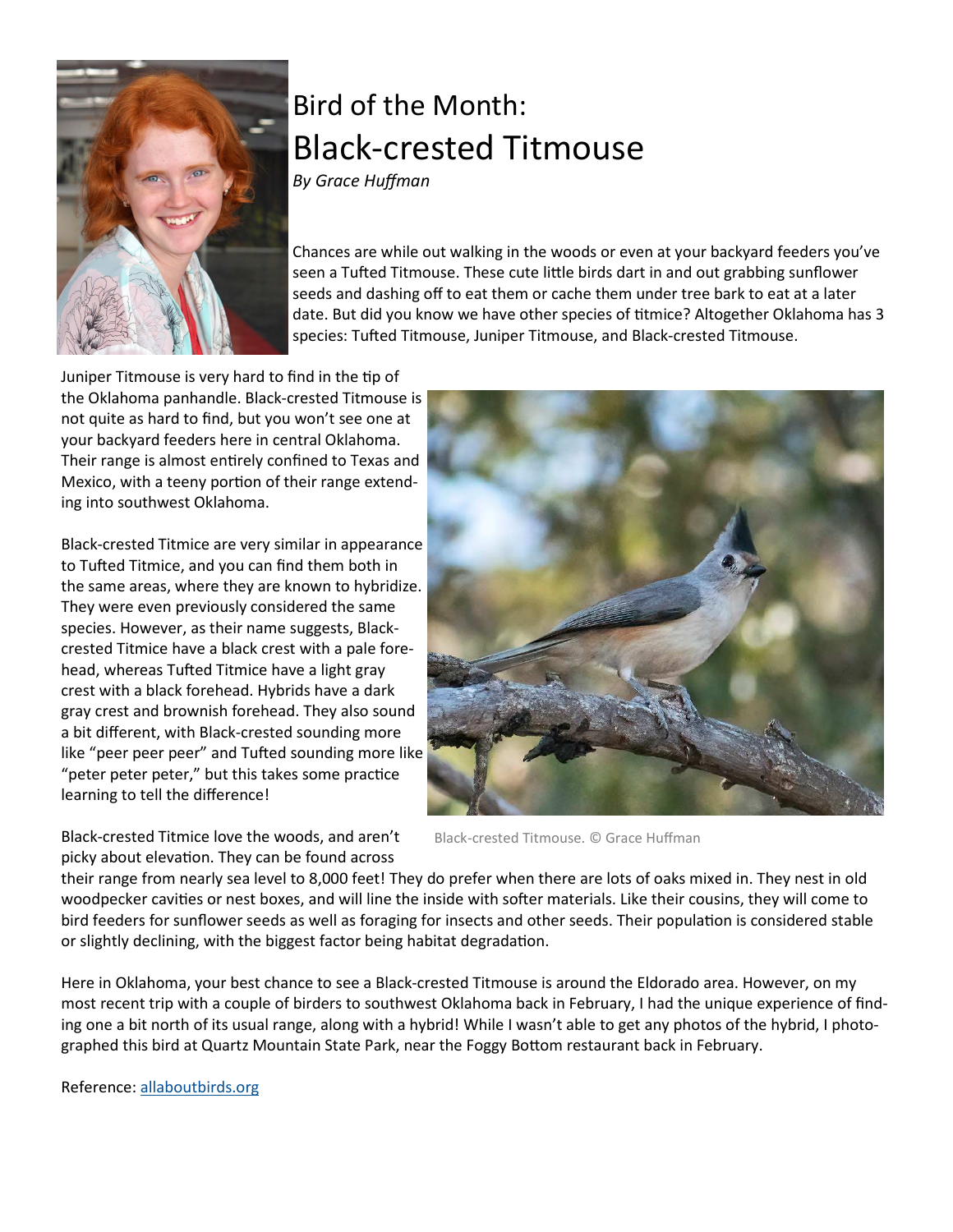## Good News

by Ann Sherman

I suspect everyone could use some good news. So here goes.

#### **Wind turbines and AI combine to save birds.**

IdentiFlight produced a camera and AI-based tech that can recognize raptors

as they approach in enough time to pause turbines in their flight path. Using high precision sensors the system calculates a birds speed and flight trajectory and if on a collision path with a turbine a signal is sent to shut that turbine down.

Installed in Australia in 2018 at a Tasmanian facility it was found to cut eagle deaths by more than four fifths. Each day signals have shut down their movements an average of 400 times across 48 turbines for 2 to 3 minutes each time. https://www.identiflight.com/

Check it out. Wouldn't you love to see that everywhere?

#### **American Flamingos return to Florida**



Once there were so few flamingos in Florida that they lost their status as a native species. Currently they are making their homes again in the Everglades. Estimates are that there are up to 1,000 individuals in Florida. It is unknown where they came from. Caribbean. Yucatan? Maybe farther south. The University of Florida is trying to ascertain their lineage and conducting genetic research to solve the riddle. They have Flamingo Alerts on their Facebook page to help local birders and raise awareness for the birds return.

#### **The Search for Lost Birds.**

American Bird Conservation, BirdLife International and the Cornell University Lab of Ornithology and their Bird app with more than 700,000 users are launching a Top 10 list of lost birds. A few years ago they launched a list of the 25 Most Wanted. They found 6 of the 25 within 3 years. Building on that success they are launching Top 10 lists for each animal group. They have compiled lists of animals considered lost that has grown to more than 2,000.

The top 10 most-wanted lost birds are currently:

- Dusky tetraka, last documented in 1999 in Madagascar
- South Island kōkako, last seen in 2007 in New Zealand
- Jerdon's courser, last seen in 2009 in India
- Cuban kite, last seen in 2010 in Cuba
- Negros fruit-dove, last seen in 1953 in the Philippines
- Santa Marta sabrewing, last seen in 2010 in Colombia
- Vilcabamba brush-finch, last seen in 1968 in Peru
- Himalayan quail, last seen 1877 in India
- Siau scops-owl, last seen in 1866 in Indonesia
- Itwombe nightjar (or Prigogine's nightjar), last seen in
- 1955 in Democratic Republic of Congo

Expeditions are being mounted. If you see any of these birds please report them. :-)

#### **Magpies set themselves free from scienfic trackers.**



Australian magpies live in social groups of up to 12 individuals. They defend their territory and share child raising du ties. Scientists who want to study the birds and how far they travel fitted a number of a group with GPS trackers on a unique harness. Within 10 minutes of installation the removal had begun. Within hours most of the trackers had been removed. By day 3 even the dominate male of the group had his tracker removed. This is "rescuing" and is rarely seen in the bird world. Magpies regularly display tool-use, tool crafting, joking around, social cooperation, and the concept of zero (how they know this was not explained) add rescuing to the list of Magpie talents.

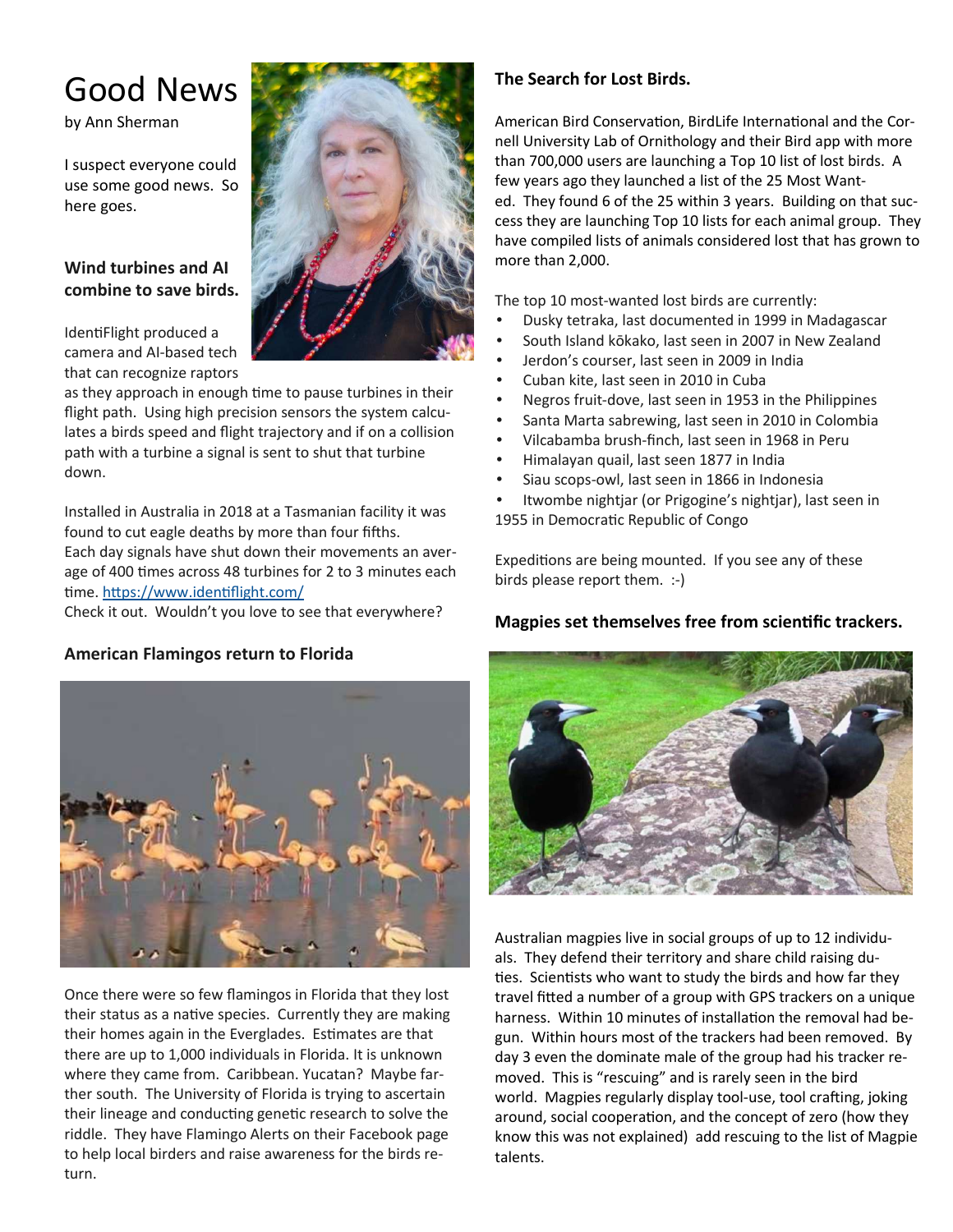## **Recorder's Report: February 2022**

The Great Backyard Bird Count was reported in 11 of the 12 central Oklahoma counties with three new species for the year documented during that time period.

On the 1<sup>st</sup> Rhett Ralbley came across **Northern Bobwhite** and Spotted Towhee at Mulhall in Logan County; and Scott Loss found Yellow-rumped Warbler at Richmond Road in Stillwater. On the 2<sup>nd</sup> Chad Ellis described White-winged **Scoter** at Lake Overholser. On the 3<sup>rd</sup> Tim O'Connell verified Rusty Blackbird in Stillwater; Scott Loss detected Lapland Longspur in north Logan County; and **American Woodcock** at Whittenberg Park in Stillwater. Terri Underhill announced her resident Great Horned Owls laid their first egg of the season in her barrel nest box. On the 4<sup>th</sup> Alex Harman spotted Horned Lark and Greater White-fronted Goose at Meridian Technology Center Pond in Stillwater.



On the 5<sup>th</sup> Trina Arnold added Bald Eagle at Konawa in Seminole County; Steve Stone photographed Field Sparrow at Lindsay in Garvin County; Grace Huffman tallied Glaucous Gull at Lake Overholser; Alex Harman had Orange-crowned Warbler at Lake Carl Blackwell; and Joe Grzybowski recognized Wilson's Snipe and

Glaucous Gull

Winter Wren along South Jenkins in Norman. On the 6<sup>th</sup> Grace Huffman documented Eastern Towhee at Mitch Park; Alex Harman identified Pine Warbler and Merlin at Couch Park in Stillwater; and Joe Grzybowski noted the Rock Wren was still present at the Lake Thunderbird dam. On the  $7<sup>th</sup>$ Steve Davis recorded Yellow-rumped Warbler at Lake Elmer in Kingfisher County.

On the 8<sup>th</sup> Scott Loss counted Bufflehead at Bell Cow Lake, White-breasted Nuthatch at Chandler and Western Meadowlark in Lincoln County; and Brewer's Blackbird along Richmond Road in Stillwater; Jerry Vanbebber described Surf Scoter at Lake Overholser Dam; and Jimmy Woodard observed Forster's Tern at Lake Hefner-Prairie Dog Point. On the 9<sup>th</sup> Grace Huffman located Marsh Wren at Lake Overholser police station walkway; and Deanne McKinney



Hairy Woodpecker

On the  $12^{th}$  Curtis Stewart viewed Ferruginous Hawk at Hwy 51 in Kingfisher County; Brian Marra had Lapland Longspur and American Pipit at Stinchcomb WR; Clay Billman documented California Gull at Lake Hefner;

while a group of



California Gull © Clay Billman

birders led by Jimmy Woodward heard American Woodcock at the Equestrian field on the NW side of Lake Stanley Draper in Midwest City. On the  $13<sup>th</sup>$  Curtis Steward got Eastern Screech-Owl in Hennessey; Mike Yough discovered Brown Thrasher and Swamp Sparrow at Cushing WT Plant in Payne County; and Curtis Stewart flushed an Eastern Screech-Owl near Hennessey. On the 15<sup>th</sup> Braden Farris encountered Northern Bobwhite at Arcadia Conservation Education Area.

#### GREAT BACKYARD BIRD COUNT 18 -21, 2022

On the 18<sup>th</sup> Michelle Spacek came across Redshouldered Hawk at Pink in Pottawatomie County; Steve Stone spotted Northern Harrier along Turner Turnpike in Lincoln County; Wendy Navarro got Wild Turkey at Guthrie in Logan County; Zach DuFran viewed Belted Kingfisher at Kevin Gottshall Memorial Park in Norman; and Landon Neumann confirmed American Tree Sparrow at OSU-Cross Country Course in Payne County.

On the 19<sup>th</sup> Hope McGaha saw Northern Flicker at Macomb and RE Carlberg heard Barred Owl north of Shawnee in Pottawatomie County; Jason Shaw detected Song Sparrow at USAO Habitat Area in Grady County;

an Eastern Screech-Owl in Oklahoma City. On the 10<sup>th</sup> Scott Loss saw Hairy Woodpecker at The Botanic Garden at OSU; at Lake Overholser Melinda Droege described White-winged Scoter and Eared Grebe while Brian Marra photographed Long-tailed Duck.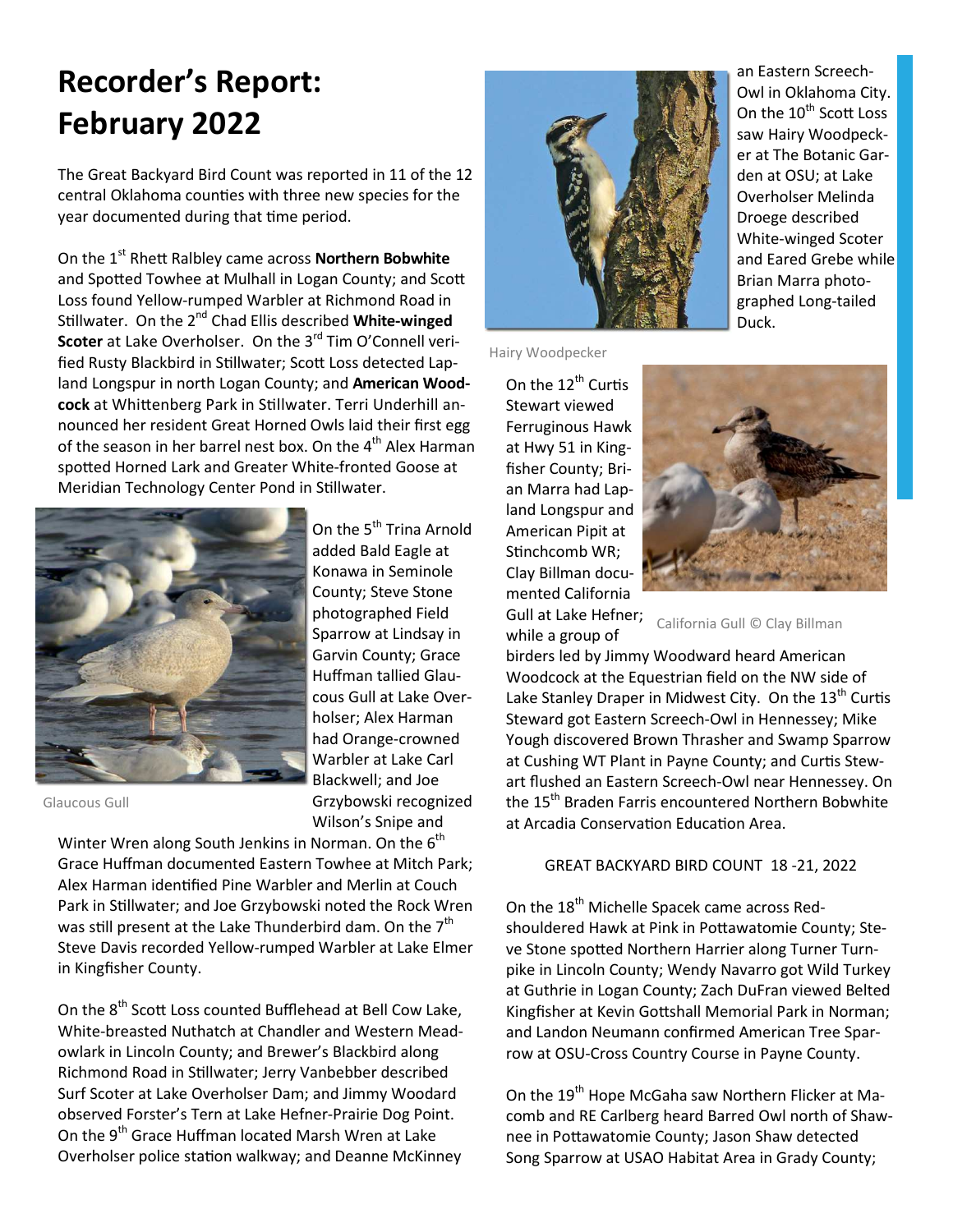Natasha Sodowsky found Sharp-shinned Hawk at Cashion in Kingfisher County; Braden Farris tallied Eastern Bluebird

at Prairie Prime Ranch in Lincoln County; in McClain County Larry Mays described Merlin in Newcastle and Laura Madden noted Redbreasted Nuthatch at Blanchard; while at Lake Hefner Megan Migues documented **Great Black-backed Gull**.



Great Black-backed Gull © Megan Migues

On the 20<sup>th</sup> Jason Shaw had Snow Goose at Shannon Springs Park in Grady County; William Baker counted American Goldfinch at Yukon in Canadian County; in Logan County Melinda West recognized Brown Creeper at Guthrie; and William Radke identified Pied-billed Grebe at Guthrie Lake; while in Cleveland County Robert Karges documented **Tundra Swan** at Triple Heart West Ranch. On the 21 Edward Standefer added Tufted Titmouse at Wynnewood in Garvin County; Brian Marra verified Pileated Woodpecker Stinchcomb WR; Megan Migues photographed Blue-winged Teal at Sanborn Lake in Stillwater; and Jimmy Woodward heard **Fish Crow** at his Midwest City

home in Oklahoma County. What an excellent ending to the GBBC.

On the 22<sup>nd</sup> Joe Grzybowski described California Gull at McClain County Sod Farm. On the 25<sup>th</sup> Steve Stone photographed **Blackcrowned Night-Heron** at Lake Hefner Prairie Dog Point. On the  $26<sup>th</sup>$ Rebekah Ratcliffe recorded **Sandhill Crane** in Sandhill Cranes McClain County. On



the 26<sup>th</sup> Amanda Boyle located Harris's Sparrow and Redbellied Woodpecker in Seminole; and Kevin Wilson observed Common Merganser at Lake Carl Blackwell.

Thanks to the many reports from the GBBC, 8 species have been reported in all 12 counties, 11 species in 11 counties and 15 species in 10 counties. Not all species from last month's 11 and 10 county counts moved up to all 12 counties. In February the birds first seen this year in all 12 counties are Canada Goose, Red-tailed Hawk, Blue Jay, American Crow, Carolina Chickadee, Dark-eyed Junco, Harris's Sparrow, and Northern Cardinal.

In the Central Oklahoma area during February **144** species were reported with **9** new species which brings the year's total at **149**. I appreciate those who help provide the history of central Oklahoma birds. Information is accessed at: ebird. 2022 eBird: An online database of bird distribution and abundance [web application]. eBird Cornell Lab of Ornithology, Ithaca, New York. Available: https://ebird.org/region/ US-OK?yr=all. (Accessed February 27 & 28, 2022); and occasionally from Facebook, and the OKBIRDS List. I can be contacted at emkok@earthlink.net. Esther M. Key, Editor.



#### **SUTTON CENTER EAGLE NEST CAM**

As we publish, the Bald Eagles in Bartlesville are sitting on three eggs. They are expected to hatch nest week.

https://suttoncenter.org/live-bald-eagle-nestcamera/



It's time once again to renew your annual membership. OCAS dues are \$15 per household and may be paid at the monthly meetings, online at our website http://www.okc-audubon.org or mailed to Nancy Vicars, Treasurer, 24 SE 57th St., OKC 73129.